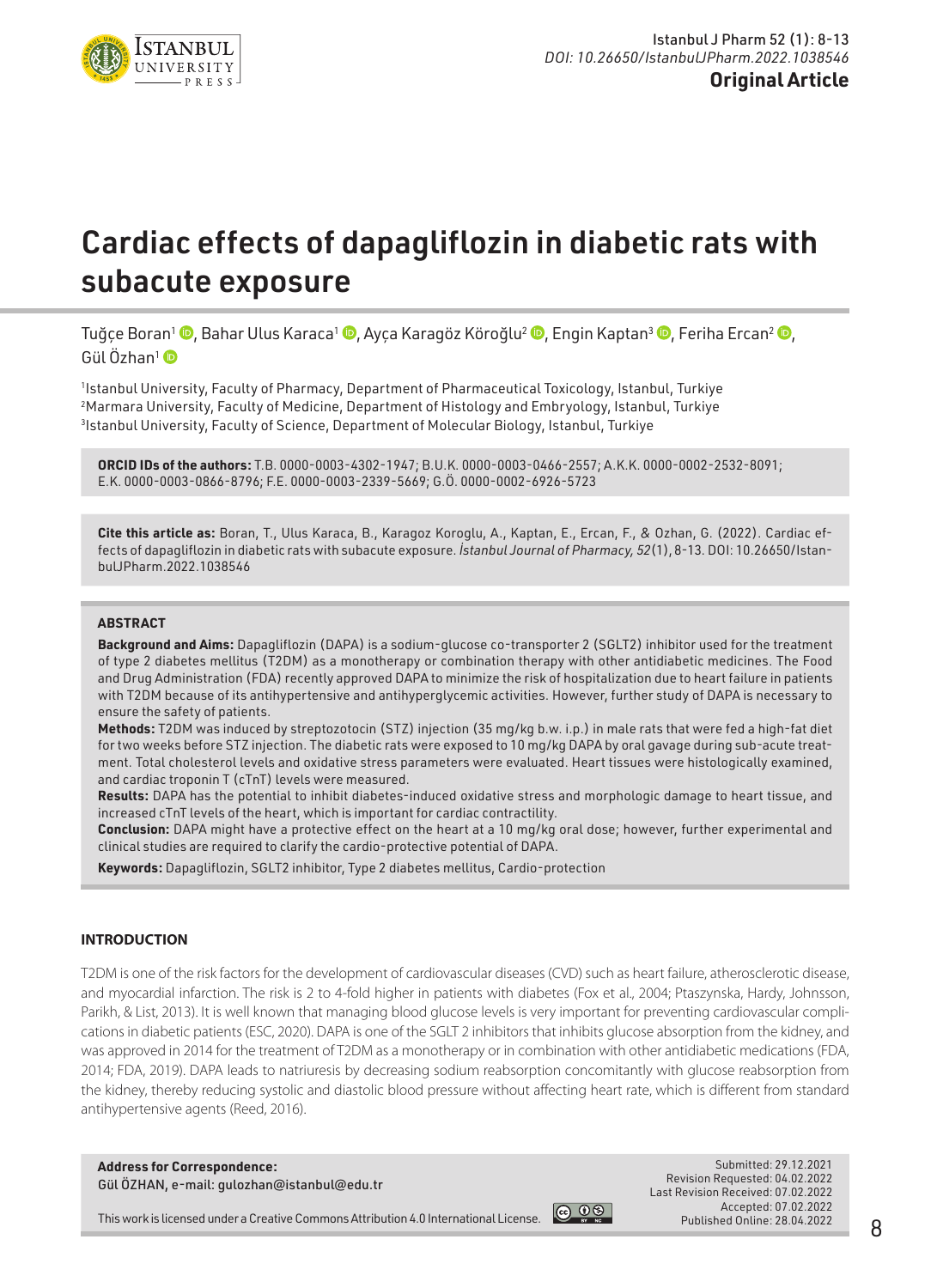A large phase III multicenter clinical study (DECLARE-TIMI-58, NCT011730534) was designed to investigate the cardiovascular safety of 10 mg of DAPA daily, administered T2DM by health professionals in patients with or without T2DM. In that study, it was reported that DAPA lowered the rates of cardiovascular disease-related death and hospitalization for heart failure in patients who had or were at risk for atherosclerotic disease (Wiviott et al., 2019). Similarly, DAPA has been reported to reduce hospitalization for heart failure in patients with or without heart failure with reduced left ventricular ejection fraction, as well as the rate of cardiovascular disease-related death in patients with heart failure with reduced left ventricular ejection fraction (Kato et al., 2019). The FDA has also approved DAPA to reduce hospitalization for heart failure in patients who have CVD or CVD risk factors (Kelly, 2019).

The cardiovascular safety of DAPA has been evaluated by several studies in recent years (Ptaszynska et al., 2013; Wiviott et al., 2019; Kato et al., 2019). The effects of DAPA on the heart must be explicitly investigated due to the potential for DAPA usage rates to increase in cardiovascular patients following FDA approval. More research is needed to clarify the effects of DAPA on the heart with regard to patient safety. Therefore, we aimed to investigate the effects of DAPA on the heart after sub-acute DAPA exposure at 10 mg/kg b.w. dose. The effects of 10 mg/ kg of DAPA on the levels of plasma cholesterol, glutathione (GSH), malondialdehyde (MDA), and the selective cardiotoxicity marker cTnT in the heart were evaluated.

## **MATERIAL AND METHODS**

## **Animals and study design**

Male Sprague-Dawley (SD) rats aged 10-12 weeks were obtained from Acibadem University Laboratory Animal Application and Research Center. The rats were housed in polystyrene cages (up to five animals per room) at 21-23°C and humidity (55  $\pm$ 5%). The rats were fed ad libitum throughout the experiments at Istanbul University Faculty of Pharmacy Animal Faculty Unit (EDEHAB). The study was approved by Istanbul University Local Ethics Committee of Experimental Animals (IUHADYEK; 2018/24). The rats were fed a high-fat diet for 2 weeks and then randomly divided into 3 groups as shown in Table 1. Diabetes was induced by a single i.p. injection of STZ (35 mg/kg in citrate buffer solution) in Groups II and III. Group I animals received a single i.p. injection of citrate buffer solution (Skovsø, 2014). One week after STZ treatment, the blood glucose levels were measured with a glucose analyzer device (Vivacheck, Biotech Inc., China) from the tail blood of the animals. The animals with blood glucose levels >270 mg/dL were included in the study (Furman, 2015).

No observed adverse effect level (NOAEL) of DAPA is 50 mg/ kg/day in rats (EMA, 2012). One study showed a maximum glucose-lowering effect of DAPA at 10 mg/kg b.w dose in SD rats (Han et al., 2008). Additionally, another study reported that the area under the plasma drug concentration-time curve (AUC) at 10 mg/kg DAPA in rats is 130 times higher than in humans at the same dose, which means plasma concentration in SD rats is 130 fold that of human (Reilly et al., 2014). Therefore, we used a 10 mg/kg dose of DAPA, a relatively high dose compared to

humans, suspended in 0.5% methyl cellulose, to evaluate the effects of DAPA in the present study. And, the rats in Group III were treated with 10 mg/kg b.w. DAPA (Table 1).

| Table 1. Experimental groups in the study. |                                                                  |
|--------------------------------------------|------------------------------------------------------------------|
| <b>Groups</b>                              | Sub-acute (28 days) treatment                                    |
| Group I (n:5)                              | 35 mg/kg citrate buffer injection (i.p.)<br>1 mL/kg water (p.o.) |
| Group II (n:8)                             | 35 mg/kg STZ injection (i.p.)<br>1 mL/kg methyl cellulose (p.o.) |
| Group III (n:8)                            | 35 mg/kg STZ injection (i.p.)<br>1 mL/kg DAPA (p.o.)             |

## **Plasma cholesterol level determination**

The rats were euthanized by taking a large volume of blood under inhalation anesthesia on the 28<sup>th</sup> day of exposure. The blood samples were centrifugated at 3000 rpm at 4°C for 20 min (Hettich Universal 32R Germany); the supernatant was collected and used for cholesterol level determination.

The rats were weighed three times a week (Sartorius, Mettler H20, Germany) and observed for clinical signs. After sacrifice, the hearts were surgically dissected and weighed (Precisa XB220A, Switzerland), and the relative heart weights (%) were calculated (Liro, 1985). The plasma cholesterol levels were determined using a commercial kit according to the manufacturer's protocol (Sunred, 201-11-0785, China). The MDA and GSH levels in the tissue samples were evaluated using commercial kits followingthe manufacturer's guideline (Elabscience, E-EL-0060; E-EL-0026, USA). The tissues were homogenized in phosphate-buffered saline (PBS) (1:10, w/v) and kept at -80°C (Daihan-Scientific Wisecry, South Korea).

## **Hematoxylin and eosin (H&E) staining**

For histological examination, the heart samples were fixed in 10% neutral buffered formalin and processed for routine paraffin embedding. The paraffin sections approximately 4 µm-thick were stained with Hematoxylin and Eosin (H&E). The sections were examined and photographed using a light microscope (BX51; Olympus Corp., Tokyo, Japan) attached to a digital camera (DP72; Olympus Corp., Tokyo, Japan). The cardiomyocyte and vascular morphology were evaluated in each section.

## **Determination of cTnT expression level**

For immunohistochemistry, formalin-fixed paraffin tissue blocks were cut into 4-5 µm thick transversal sections using a Leica 1212 rotary-microtome (Germany). The paraffin sections were placed on poly-L-lysine coated microscope slides. Then, the sections were deparaffinized, rehydrated, and rinsed with distilled water. For antigen retrieval, the sections were heated in 10 mM citrate buffer (pH 6.0) for 10 min in a microwave oven. The endogenous peroxidase activity was suppressed with 3% (v/v)  $H_2O_2$  for 15 min. After the sections were blocked to avoid non-specific binding, the mouse monoclonal anti-cTnT antibody (1:100, Thermo, USA) was applied to the sections and stored overnight at +4°C. The peroxidase activity was visualized with 3-amino-9-ethyl carbazole (AEC). The sections were counterstained with Mayer's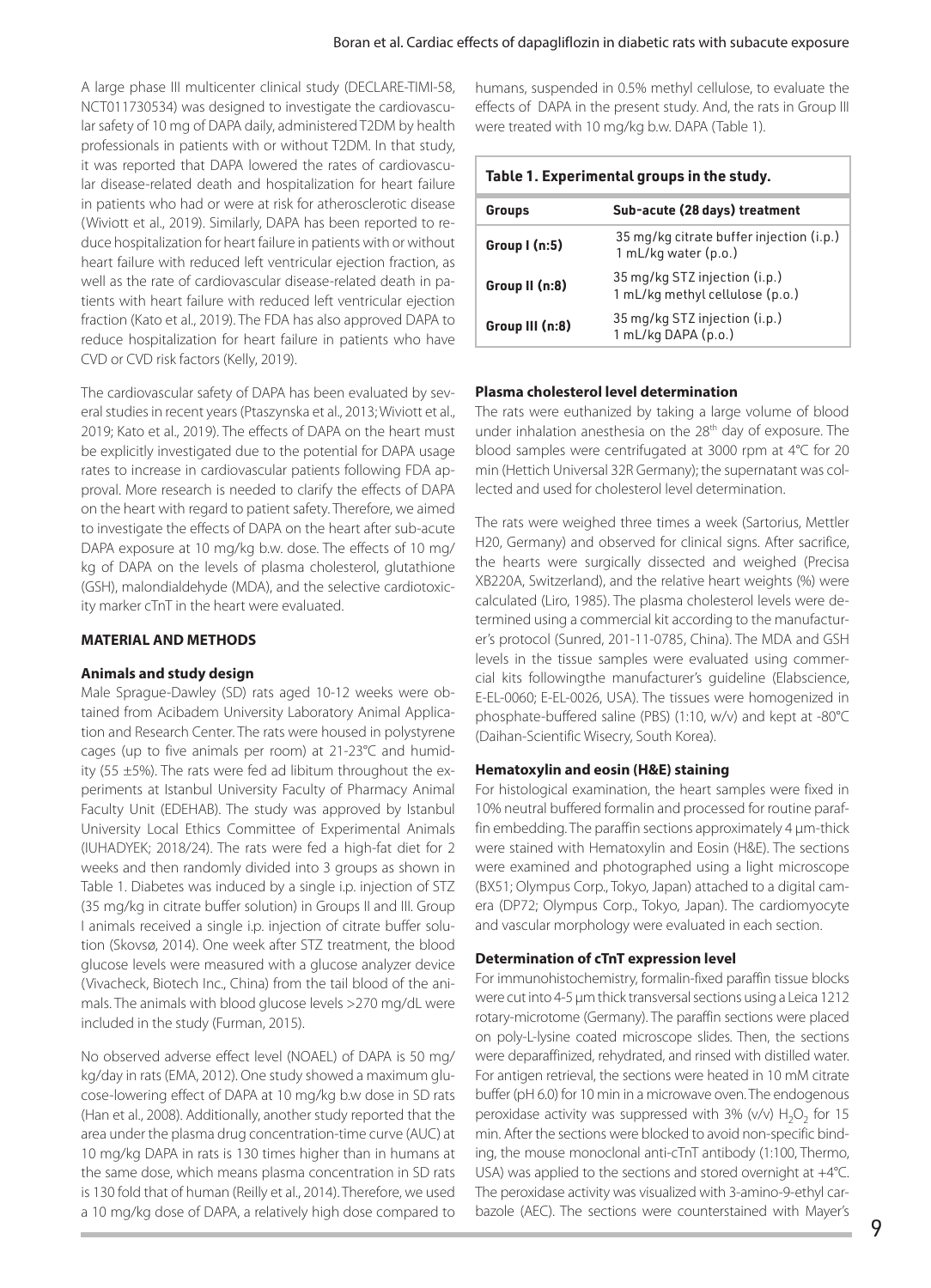## Istanbul J Pharm

Haematoxylin, mounted in glycerol vinyl alcohol (GVA), and observed with an Olympus BX53 microscope. For negative control staining, the sections were incubated with PBS.

The statistical differences between the experimental groups were analysed by one-way analysis of variances (ANOVA) using SPSS v.20 (Chicago, IL). Significant differences were determined by Tukey post-hoc test. The results are given as values ± standard error of the means (SEM). All biochemical experiments were performed in triplicate for each animal. H-score of cTnT immune-reactivity was calculated using the formula: [1 x (weak cells %) + 2 x (moderate cells %) + (dense cells %)]. The intensity of staining was graded as 1, weak; 2, moderate; or 3, dense; plus, the percentage of positive cells.

## **RESULTS**

## **Changes in body weights and relative heart weights**

In diabetic groups (Group II and III), an increase in water consumption, diuresis, and fatigue were observed. At the end of the 28-day exposure period, the body weight was significantly lower in Group II compared with Group I, which observed a significant increase in the body weight, whereas the body weight of Group II decreased insignificantly (*p>*0.05) in comparison with the beginning of treatment (Figure 1).

The relative heart weights did not show significant changes in diabetic groups (Figure 2).



*\*p<0.05 vs Group I, \*\*p<0.05 vs 1st day of the treatment.*

Figure 1. Effects of DAPA on the body weights. Data were shown as mean value ±SEM.



Figure 2. Effects of DAPA on relative heart weights. Data were shown as mean ±SEM.

## **Effects of DAPA on the plasma cholesterol level**

As shown in Figure 3, the plasma cholesterol levels increased slightly in Group II, which was not found statistically significant (*p>*0.05).

## **Changes in MDA and GSH levels in the heart tissue**

In Group II, the GSH levels in heart tissues decreased significantly, whereas the MDA levels increased significantly compared with Group I. DAPA treatment distinctively ameliorated reduced GSH levels in Group II (Figure 4).







*\*p<0.05 vs Group I, and #p<0.05 vs Group II, GSH: Reduced glutathione, MDA: Malondialdehyde*

**Figure 4.** Effects of DAPA on (a) GSH levels and (b) MDA levels in heart tissue. Data were shown as mean ±SEM.

## **Histological changes in the heart tissue**

According to the histological examination, cardiomyocytes with regular morphology and typical vascular morphology were seen in Group I. Severe vascular congestion and disorganized myofibrils in cardiomyocytes were detected in Group II. Moderate vascular congestion and a decrease in myofibril disorganization in cardiomyocytes were observed in Group III (Figure 5).

## **Changes in cTnT expression levels**

As shown in Figure 6, cTnT levels in heart tissue were significantly lower (20%, *p≤*0.01) in Group II than in Group I. DAPA treatment ameliorated 17% of this decrease in Group III as compared with the diabetic groups.

#### **DISCUSSION**

DAPA is a novel therapeutic option for the treatment of T2DM. It is known that DAPA reduces blood pressure without affecting heart rate (Inzucchi et al., 2015), and this can be a major advantage over standard antihypertensive drugs used for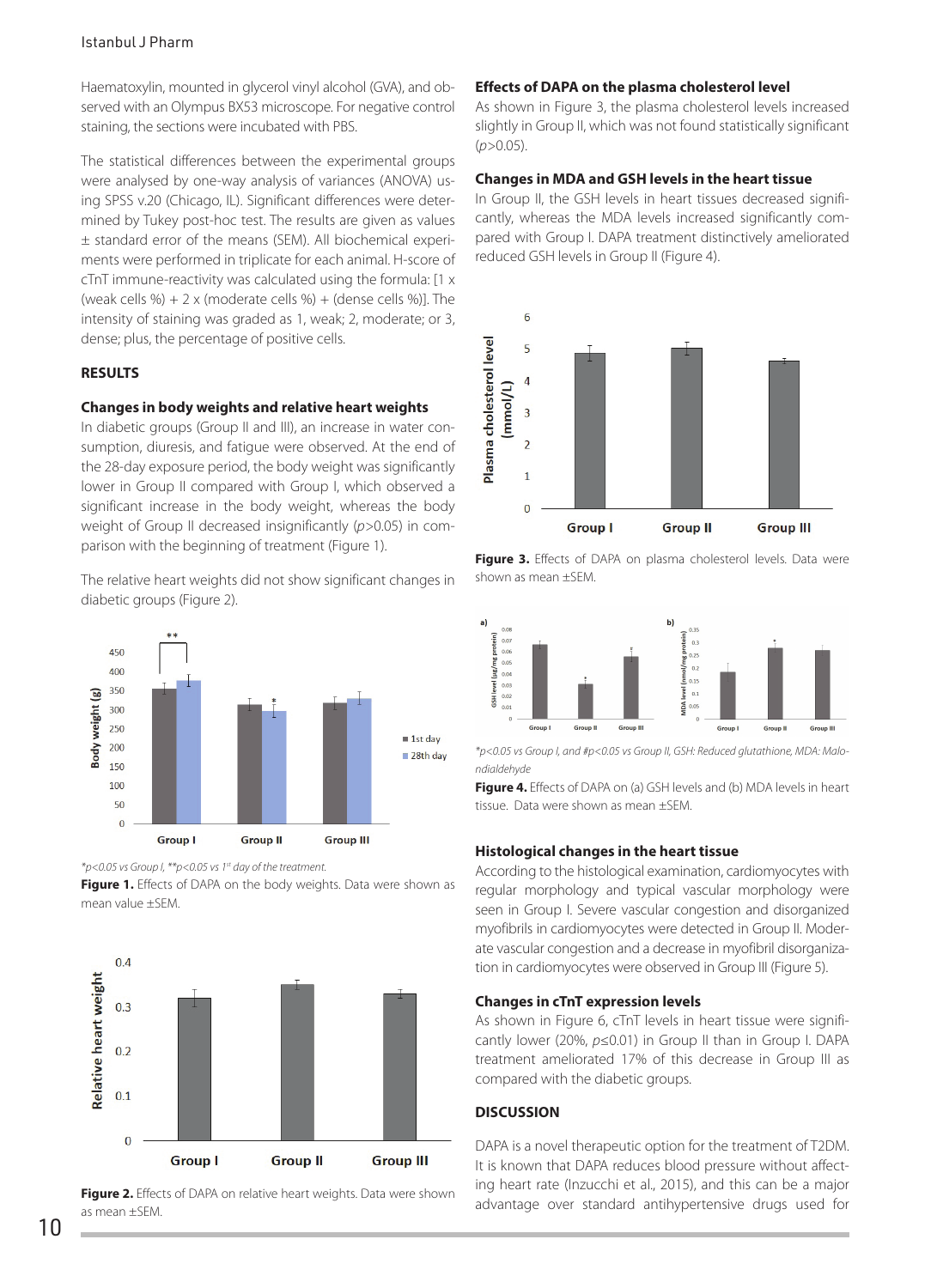## Boran et al. Cardiac effects of dapagliflozin in diabetic rats with subacute exposure



**Figure 5.** Representative photomicrographs of heart tissue in the experimental groups. Regular cardiomyocyte and vascular morphology are seen in Group I. Vascular congestion (asterisk) and disorganization of myofibrils (arrow) of cardiomyocytes are seen in Group II. Mild vascular congestion (asterisk) and decreased disorganized myofibrils in cardiomyocyte (arrow) are seen in Group III. H&E staining scale bars: 50 µm.



*\*p<0.05 vs Group I, and #p<0.05 vs Group II.*

**Figure 6.** Changes in cTnT expression in the heart in different experimental groups. Histological sections representing cTnT immunopositivity in the heart of different experimental groups. Graph representing H-score of cTnT immunoreactivity in the heart. Data were expressed as mean ±SEM.

diabetic patients with hypertension. Following FDA approval, DAPA may increase in usage for patients with a risk of heart failure, making it necessary to identify its cardiotoxic potential. For this reason, we investigated the biochemical and histological effects of DAPA on heart tissue at a 10 mg/kg dose.

Our results showed that body weight decreased significantly in Group II and III compared with Group I as a result of STZ injection-induced diabetes. Diabetes has been shown to reduce body weight in many experimental studies (Thomson et al., 2012; Rebolledo-Solleiro & Fernández-Guasti, 2018). At the end of the experiment, the body weight of Group III, which was treated with 10 mg/kg b.w. DAPA slightly increased compared with the beginning. This could be associated with an ameliorative effect of DAPA on diabetes by reducing blood glucose levels and inducing hyperphagia (Devenny, Godonis, Harvey, Rooney, Cullen & Pelleymounter, 2012). It is known that relative heart weight increased in diabetic cardiomyopathy, and this may result from cardiac hypertrophy (Zhang et al., 2018). In our study, relative

heart weights did not show significant change among the groups because exposure time may not be enough to increase the relative heart index. Similarly, Singh et al. did not show a difference in the relative heart index one week after diabetes induction (Singh, Le, Khode, Baker, & Kumar, 2008).

It has been reported that DAPA leads to an increase in cholesterol levels in patients with T2DM (Gallwitz, 2018). However, plasma cholesterol levels did not show a significant change after sub-acute DAPA exposure in the present study. This might be associated with the duration of exposure, which was not sufficient to detect changes in plasma cholesterol levels.

Oxidative stress is one of the underlying mechanisms of cardiac dysfunction and diabetic complications. Oxidative stress may lead to lipid peroxidation and membrane damage (Dhalla, Temsah & Netticadan, 2000; Liu, Wang & Cai, 2014). MDA, an oxidized lipid, indicates lipid peroxidation and oxidative stress (Gawel, Wardas, Niedworok & Wardas, 2004). Reduced GSH levels are very important for antioxidant defense and protect cells from reactive species (Forman, Zhang & Rinna, 2009). An increase in MDA and depletion of GSH levels have been seen in the plasma or some tissues of diabetic patients (Wei, Liu, Tan, Liu, Li & Cai, 2009; Tiwari, Pandey, Abidi & Rizvi, 2013). DAPA has been demonstrated to elevate GSH levels and reduce MDA levels in heart tissue at 1 mg/kg concentration after 4 weeks of exposure (Hussein, Eid, Taha, Elshazli, Bedir & Lashin, 2020). Similarly, we observed that GSH levels of heart tissue decreased in diabetic Group II, and this decrease was significantly ameliorated by DAPA treatment in Group III. The MDA levels in heart tissue were elevated in Group II, and DAPA treatment slightly inhibited the elevation of MDA levels in Group III. Some studies also showed that DAPA reduced oxidative stress markers in rats at 1 mg/kg and 10 mg/kg doses (Tanajak et al., 2018; Kıngır et al., 2019). Our histological results parallel the increase in oxidant damage parameters in Groups II. DAPA might have ameliorated morphological damage via the regulating of the oxidant/antioxidant balance in STZ-induced cardiotoxicity.

Troponin is important for cardiac contractility, and it plays a structural and modulator role in the heart (Gomes, Barnes, Harada & Potter, 2004). cTnT, one of the cardiac-specific troponin isoforms and a sensitive marker for cardiotoxicity, is widely used in the clinic (Lorenzo-Almoros, Tuñón, Orejas, Cortés, Egido & Lorenzo, 2017). An increase in serum/plasma cTnT levels indicates myocardial damage (Wallace et al., 2004). However, decreased cTnT levels in heart tissue have been observed in cardiac damage in experimental models (Sehnert et al., 2002; Jankowski et al., 2010). Similarly, our study showed that DAPA treatment significantly raised cTnT levels in heart tissue as compared with diabetic groups.

In conclusion, DAPA showed a protective effect on the heart by reducing oxidative stress and inflammation at a 10 mg/kg dose by sub-acute exposure. Still, further studies are needed to confirm our results by identifying the long-term effects of DAPA on the heart.

Peer-review: Externally peer-reviewed.

**Ethics Committee Approval:** The study was approved by Istanbul University Local Ethics Committee of Experimental Animals (IUHADYEK; 2018/24).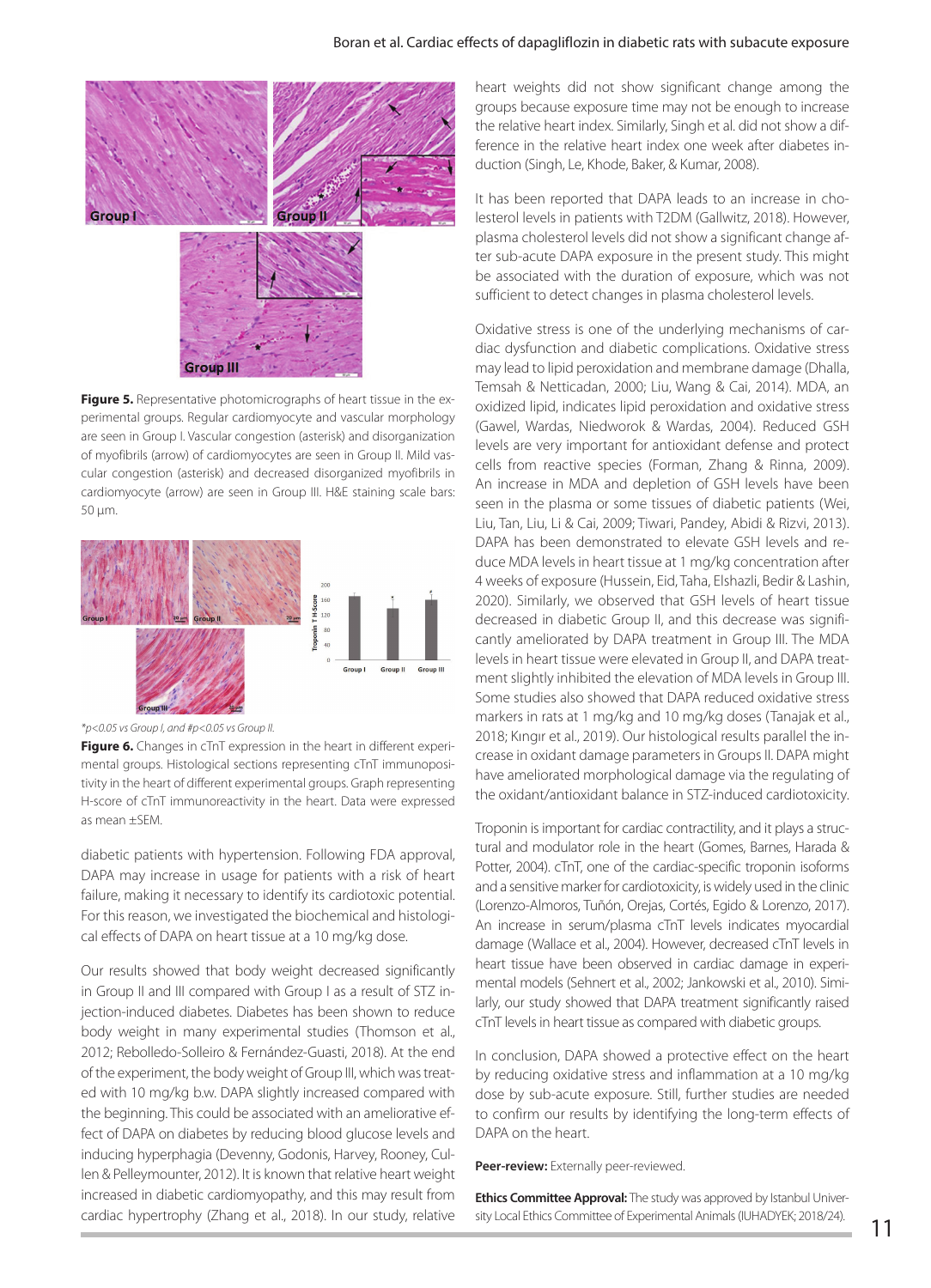**Author Contributions:** Conception/Design of Study- T.B., B.U.K., G.Ö.; Data Acquisition- T.B., B.U.K., A.K.K., E.K., F.E., G.Ö.; Data Analysis/Interpretation- T.B., B.U.K., A.K.K., E.K., F.E., G.Ö.; Drafting Manuscript- T.B., B.U.K., A.K.K.; Critical Revision of Manuscript- E.K., F.E., G.Ö.; Final Approval and Accountability- T.B., B.U.K., A.K.K., E.K., F.E., G.Ö.

**Conflict of Interest:** The authors have no conflict of interest to declare.

**Financial Disclosure:** This study was supported by the Research Fund of Istanbul University (Project No: TDK-2018-31064).

# **REFERENCES**

- Devenny, J.J., Godonis, H.E., Harvey, S.J., Rooney, S., Cullen, M.J., & Pelleymounter, M.A. (2012). Weight loss induced by chronic dapagliflozin treatment is attenuated by compensatory hyperphagia in diet‐induced obese (DIO) rats. *Obesity*, *20*(8), 1645-1652. https://doi.org/10.1038/oby.2012.59
- Dhalla, N.S., Temsah, R.M., & Netticadan, T. (2000). Role of oxidative stress in cardiovascular diseases. *Journal of Hypertension*, *18*(6), 655-673. https://doi: 10.1097/00004872-200018060-00002
- European Medicine Agency (EMA), Assessment Report-Forxiga. (2020 January 1). Retrieved from [https://www.ema.europa.eu/](https://www.ema.europa.eu/en/documents/assessment-report/forxiga-epar-public-assessment-report_en.pdf) [en/documents/assessment-report/forxiga-epar-public-assess](https://www.ema.europa.eu/en/documents/assessment-report/forxiga-epar-public-assessment-report_en.pdf)[ment-report\\_en.pdf](https://www.ema.europa.eu/en/documents/assessment-report/forxiga-epar-public-assessment-report_en.pdf)
- European Society of Cardiology (ESC). 2020. Guidelines on diabetes, pre-diabetes, and cardiovascular diseases developed in collaboration with the European Association for the Study of Diabetes (EASD). The task force for diabetes, pre-diabetes, and cardiovascular diseases of the ESC and the EASD. *European Heart Journal*, *41*, 255-323. https://doi.org/10.1093/eurheartj/ehz486
- FDA (2020, January 5). Highlights of prescribing information-Farxiga Retrieved from https://www.accessdata.fda.gov/drugsatfda\_docs/label/2014/202293s003lbl.pdf
- FDA (2020, January 5). Highlights of prescribing information-Farxiga Retrieved from [https://www.accessdata.fda.gov/drug](https://www.accessdata.fda.gov/drugsatfda_docs/label/2019/209091s002lbl.pdf)[satfda\\_docs/label/2019/209091s002lbl.pdf](https://www.accessdata.fda.gov/drugsatfda_docs/label/2019/209091s002lbl.pdf)
- Forman, H.J., Zhang, H., & Rinna, A. (2009). Glutathione: Overview of its protective roles, measurement, and biosynthesis. *Molecular Aspects of Medicine, 30*(1-2), 1-12. https://doi.org/10.1016/j. mam.2008.08.006
- Fox, C.S., Coady, S., Sorlie, P.D., Levy, D., Meigs, J.B., D'Agostino, R.B. ... Savage, P.J. (2004). Trends in cardiovascular complications of diabetes. *Jama*, *292*(20), 2495-2499. https://doi.org/10.1001/ jama.292.20.2495
- Furman, B.L. (2015). Streptozotocin‐induced diabetic models in mice and rats. *Current Protocols in Pharmacology, 70*(1), 5-47. https://doi.org/10.1002/0471141755.ph0547s70
- Gallwitz, B. (2018). The cardiovascular benefits associated with the use of sodium-glucose cotransporter 2 inhibitors–real-world data. *European Endocrinology, 14*(1), 17. https://doi.org/10.17925/ EE.2018.14.1.17
- Gaweł, S., Wardas, M., Niedworok, E., & Wardas, P. (2004). Malondialdehyde (MDA) as a lipid peroxidation marker. *Wiadomoscilekarskie* (Warsaw, Poland: 1960*)*, *57*(9-10), 453-455.
- Gomes, A.V., Barnes, J.A., Harada, K., & Potter, J.D. (2004). Role of troponin T in disease. *Molecular and Cellular Biochemistry, 263*(1), 115-129. https://doi.org/10.1023/B:MCBI.0000041853.20588.a0
- Han, S., Hagan, D.L., Taylor, J.R., Xin, L., Meng, W., Biller, S.A., ... Whaley, J.M. (2008). Dapagliflozin, a selective SGLT2 inhibitor, improves glucose homeostasis in normal and diabetic rats. *Diabetes, 57*(6), 1723-1729. https://doi.org/10.2337/db07-1472
- Hussein, A.M., Eid, E.A., Taha, M., Elshazli, R.M., Bedir, R.F., & Lashin, L.S. (2020). Comparative study of the effects of GLP1 analog and

SGLT2 inhibitor against diabetic cardiomyopathy in type 2 diabetic rats: possible underlying mechanisms. *Biomedicines, 8*(3), 43. https://doi.org/10.3390/biomedicines8030043

- Inzucchi, S. E., Zinman, B., Wanner, C., Ferrari, R., Fitchett, D., Hantel, S., ... Johansen, O. E. (2015). SGLT-2 inhibitors and cardiovascular risk: proposed pathways and review of ongoing outcome trials. *Diabetes and Vascular Disease Research, 12*(2), 90-100. https:// doi.org/10.1177/1479164114559852
- Jankowski, M., Bissonauth, V., Gao, L., Gangal, M., Wang, D., Danalache, B., ... Gutkowska, J. (2010). Anti-inflammatory effect of oxytocin in rat myocardial infarction. *Basic Research in Cardiology, 105*(2), 205-218. https://doi.org/10.1007/s00395-009-0076-5
- Kato, E.T., Silverman, M.G., Mosenzon, O., Zelniker, T.A., Cahn, A., Furtado, R.H., ... Wiviott, S.D. (2019). Effect of dapagliflozin on heart failure and mortality in type 2 diabetes mellitus. Circulation, 139(22), 2528-2536. https://doi.org/10.1161/CIRCULA-TIONAHA.119.040130
- Kelly, K.J. (2020, January 3). Dapagliflozin approved to reduce risk for heart failure hospitalization in type 2 diabetes. Retrieved from [https://www.jwatch.org/fw115953/2019/10/22/dapagliflozin](https://www.jwatch.org/fw115953/2019/10/22/dapagliflozin-approved-reduce-risk-heart-failure)[approved-reduce-risk-heart-failure.](https://www.jwatch.org/fw115953/2019/10/22/dapagliflozin-approved-reduce-risk-heart-failure)
- Kıngır, Z.B., Kumral, Z.N.Ö., Çam, M.E., Çilingir, Ö.T., Şekerler, T., Ercan, F., ... Okuyan, B. (2019). Effects of dapagliflozin in experimental sepsis model in rats. *Turkish Journal of Trauma & Emergency Surgery, 25*(3), 213-221.
- Liro, A. (1985). Variation in weights of body and internal organs of the field mouse in a gradient of urban habitats. *Acta Theriologica, 30*(24), 359-377.
- Liu, Q., Wang, S., & Cai, L. (2014). Diabetic cardiomyopathy and its mechanisms: role of oxidative stress and damage. *Journal of Diabetes Investigation, 5*(6), 623-634. https://doi.org/10.1111/jdi.12250
- Lorenzo-Almorós, A., Tuñón, J., Orejas, M., Cortés, M., Egido, J., & Lorenzo, Ó. (2017). Diagnostic approaches for diabetic cardiomyopathy. *Cardiovascular Diabetology, 16*(1), 1-14. https://doi. org/10.1186/s12933-017-0506-x
- Ptaszynska, A., Hardy, E., Johnsson, E., Parikh, S., & List, J. (2013). Effects of dapagliflozin on cardiovascular risk factors. *Postgraduate Medicine, 125*(3), 181-189. https://doi.org/10.3810/ pgm.2013.05.2667
- Rebolledo-Solleiro, D., & Fernández-Guasti, A. (2018). Influence of sex and estrous cycle on blood glucose levels, body weight gain, and depressive-like behavior in streptozotocin-induced diabetic rats. *Physiology & Behavior, 194*, 560567. [https://doi.org/10.1016/j.](https://doi.org/10.1016/j.physbeh.2018.06.033) [physbeh.2018.06.033](https://doi.org/10.1016/j.physbeh.2018.06.033)
- Reed, J.W. (2016). Impact of sodium-glucose cotransporter 2 inhibitors on blood pressure. Vascular Health and Risk Management, 12, 393. https://doi.org/10.2147/VHRM.S111991
- Reilly, T.P., Graziano, M.J., Janovitz, E.B., Dorr, T.E., Fairchild, C., Lee, F., ... Tirmenstein, M. (2014). Carcinogenicity risk assessment supports the chronic safety of dapagliflozin, an inhibitor of sodium– glucose co-transporter 2, in the treatment of type 2 diabetes mellitus. *Diabetes Therapy, 5*(1), 73-96. https://doi.org/10.1007/ s13300-014-0053-3
- Sehnert, A.J., Huq, A., Weinstein, B.M., Walker, C., Fishman, M., & Stainier, D.Y. (2002).Cardiac troponin T is essential in sarcomere assembly and cardiac contractility. *Nature Genetics, 31*(1), 106-110. https://doi.org/10.1038/ng875
- Singh, V.P., Le, B., Khode, R., Baker, K.M., & Kumar, R. (2008). Intracellular angiotensin II production in diabetic rats is correlated with cardiomyocyte apoptosis, oxidative stress, and cardiac fibrosis. *Diabetes, 57*(12), 3297-3306. https://doi.org/10.2337/db08-0805
- Skovsø, S. (2014). Modeling type 2 diabetes in rats using high fat diet and streptozotocin. *Journal of Diabetes Investigation, 5*(4), 349-358. https://doi.org/10.1111/jdi.12235